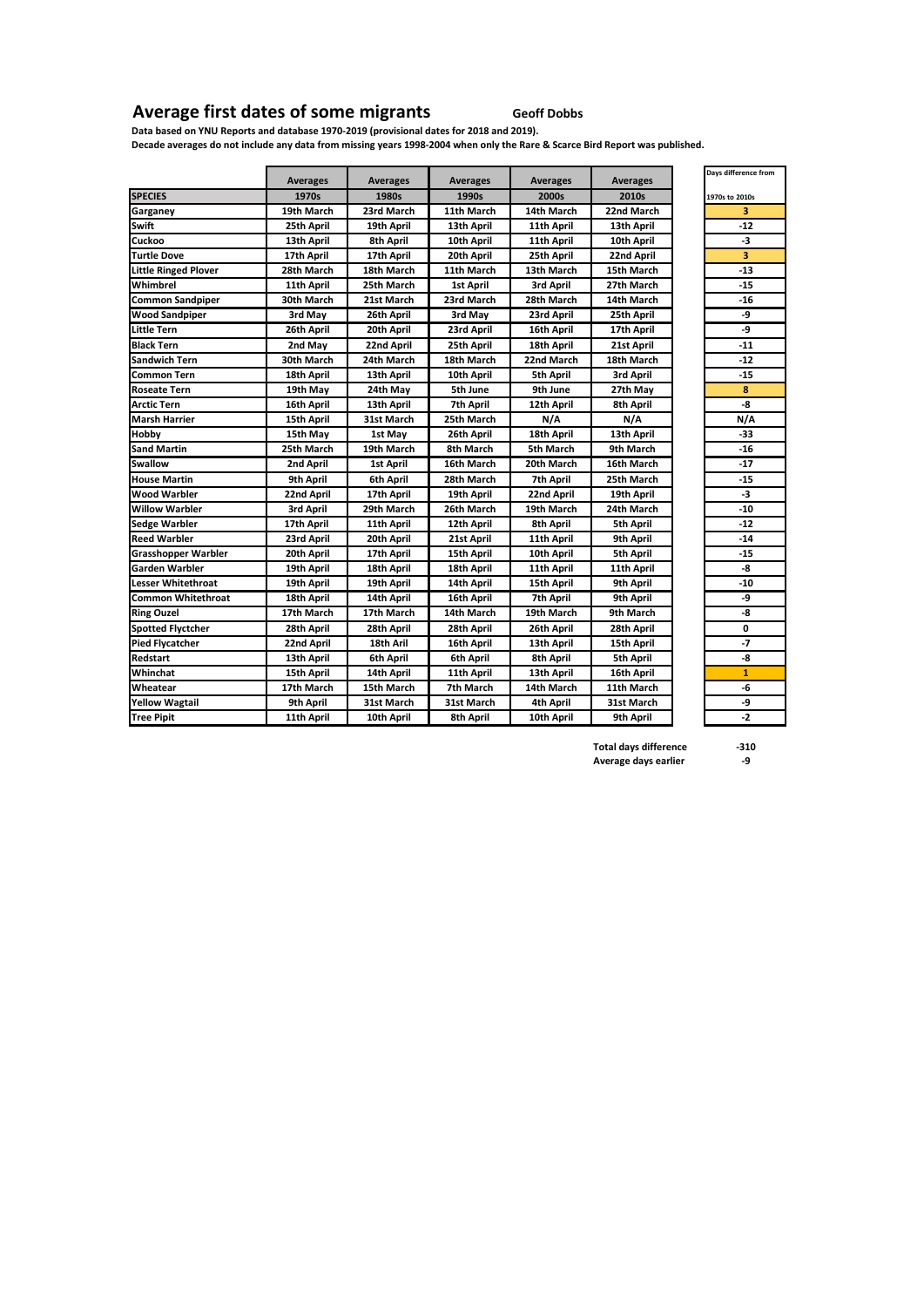## **Average last dates of some migrants**

|                             | <b>Averages</b> | <b>Averages</b> | <b>Averages</b> | <b>Averages</b> | <b>Averages</b> | Days difference fron |  |
|-----------------------------|-----------------|-----------------|-----------------|-----------------|-----------------|----------------------|--|
| <b>SPECIES</b>              | 1970s           | 1980s           | 1990s           | 2000s           | 2010s           | 1970s to 2010s       |  |
| Garganey                    | 30th Sept       | 3rd Oct         | 31st Oct        | 9th Nov         | 16th Oct        | 16                   |  |
| Swift                       | 25th Oct        | 30th Oct        | 27th Oct        | 18th Oct        | 30th Oct        | 5                    |  |
| Cuckoo                      | 25th Sept       | 18th Sept       | 23rd Sept       | 20th Sept       | 17th Sept       | $-8$                 |  |
| <b>Turtle Dove</b>          | 16th Oct        | 21st Oct        | 4th Oct         | 21st Sept       | 10th Oct        | $-6$                 |  |
| <b>Little Ringed Plover</b> | 10th Oct        | 5th Oct         | 26th Sept       | 27th Sept       | 5th Oct         | $-5$                 |  |
| Whimbrel                    | 23rd Oct        | 22nd Oct        | 1st Nov         | 28th Oct        | 3rd Nov         | 10                   |  |
| <b>Common Sandpiper</b>     | 4th Nov         | 15th Nov        | 19th Oct        | 5th Nov         | 25th Oct        | $-10$                |  |
| <b>Wood Sandpiper</b>       | 2nd Oct         | 27th Sept       | 20th Sept       | 6th Oct         | 6th Oct         | 4                    |  |
| <b>Little Tern</b>          | 17th Sept       | 21st Sept       | 10th Sept       | 17th Sept       | 18th Sept       | $\mathbf{1}$         |  |
| <b>Black Tern</b>           | 6th Oct         | 16th Oct        | 3rd Oct         | 9th Oct         | 10th Oct        | 4                    |  |
| <b>Sandwich Tern</b>        | 22nd Oct        | 28th Oct        | 3rd Nov         | 6th Nov         | 9th Nov         | 18                   |  |
| Common Tern                 | 19th Oct        | 23rd Oct        | 29th Oct        | 1st Nov         | 23rd Oct        | 4                    |  |
| <b>Roseate Tern</b>         | 21st Sept       | 18th Sept       | 13th Sept       | 21st Sept       | 17th Sept       | $-4$                 |  |
| <b>Arctic Tern</b>          | 28th Oct        | 23rd Oct        | 6th Nov         | 6th Nov         | 1st Nov         | 4                    |  |
| <b>Marsh Harrier</b>        | 22nd Sept       | 9th Oct         | 10th Nov        | N/A             | N/A             | N/A                  |  |
| Hobby                       | 25th Sept       | 16th Oct        | 13th Oct        | 21st Oct        | 18th Oct        | 23                   |  |
| <b>Sand Martin</b>          | 20th Oct        | 24th Oct        | 21st Oct        | 9th Oct         | 22nd Oct        | $\mathbf{2}$         |  |
| <b>Swallow</b>              | 15th Nov        | 19th Nov        | 21st Nov        | 13th Nov        | 22nd Nov        | $\overline{7}$       |  |
| <b>House Martin</b>         | 17th Nov        | 21st Nov        | 13th Nov        | 17th Nov        | 10th Nov        | $-7$                 |  |
| <b>Wood Warbler</b>         | 8th Sept        | 18th Sept       | 24th Sept       | 16th Sept       | 17th Sept       | 9                    |  |
| <b>Willow Warbler</b>       | 23rd Oct        | 28th Oct        | 5th Nov         | 23rd Oct        | 10th Nov        | 17                   |  |
| <b>Sedge Warbler</b>        | 4th Oct         | 7th Oct         | 11th Oct        | 1st Oct         | 1st Oct         | -3                   |  |
| <b>Reed Warbler</b>         | 20th Oct        | 30th Oct        | 20th Oct        | 14th Oct        | 21st Oct        | $\mathbf{1}$         |  |
| Grasshopper Warbler         | 23rd Sept       | 30th Sept       | 28th Sept       | 5th Oct         | 5th Oct         | 12                   |  |
| Garden Warbler              | 26th Oct        | 8th Nov         | 26th Oct        | 20th Oct        | 23rd Oct        | $-3$                 |  |
| <b>Lesser Whitethroat</b>   | 22nd Oct        | 28th Oct        | 28th Oct        | 23rd Nov        | 6th Nov         | 15                   |  |
| <b>Common Whitethroat</b>   | 15th Oct        | 14th Oct        | 21st Oct        | 18th Oct        | 12th Oct        | -3                   |  |
| <b>Ring Ouzel</b>           | 6th Nov         | 12thNov         | 30th Nov        | 17th Nov        | 15th Nov        | 9                    |  |
| <b>Spotted Flyctcher</b>    | 13th Oct        | 21st Oct        | 15th Oct        | 16th Oct        | 18th Oct        | 5                    |  |
| <b>Pied Flycatcher</b>      | 18th Oct        | 16th Oct        | 17th Oct        | 15th Oct        | 18th Oct        | 0                    |  |
| Redstart                    | 29th Oct        | 29th Oct        | 29th Oct        | 25th Oct        | 31st Oct        | $\overline{2}$       |  |
| Whinchat                    | 28th Oct        | 13th Nov        | 22nd Oct        | 25th Oct        | 1st Nov         | 4                    |  |
| Wheatear                    | 10th Nov        | 5th Nov         | 30th Oct        | 5th Nov         | 15th Nov        | 5                    |  |
| <b>Yellow Wagtail</b>       | 24th Oct        | 22nd Oct        | 27th Oct        | 20th Oct        | 23rd Oct        | $-1$                 |  |
| <b>Tree Pipit</b>           | 9th Oct         | 14th Oct        | 17th Oct        | 19th Oct        | 25th Oct        | 16                   |  |

**19**<br>16

**Total days difference 143**

**Average days later 4**